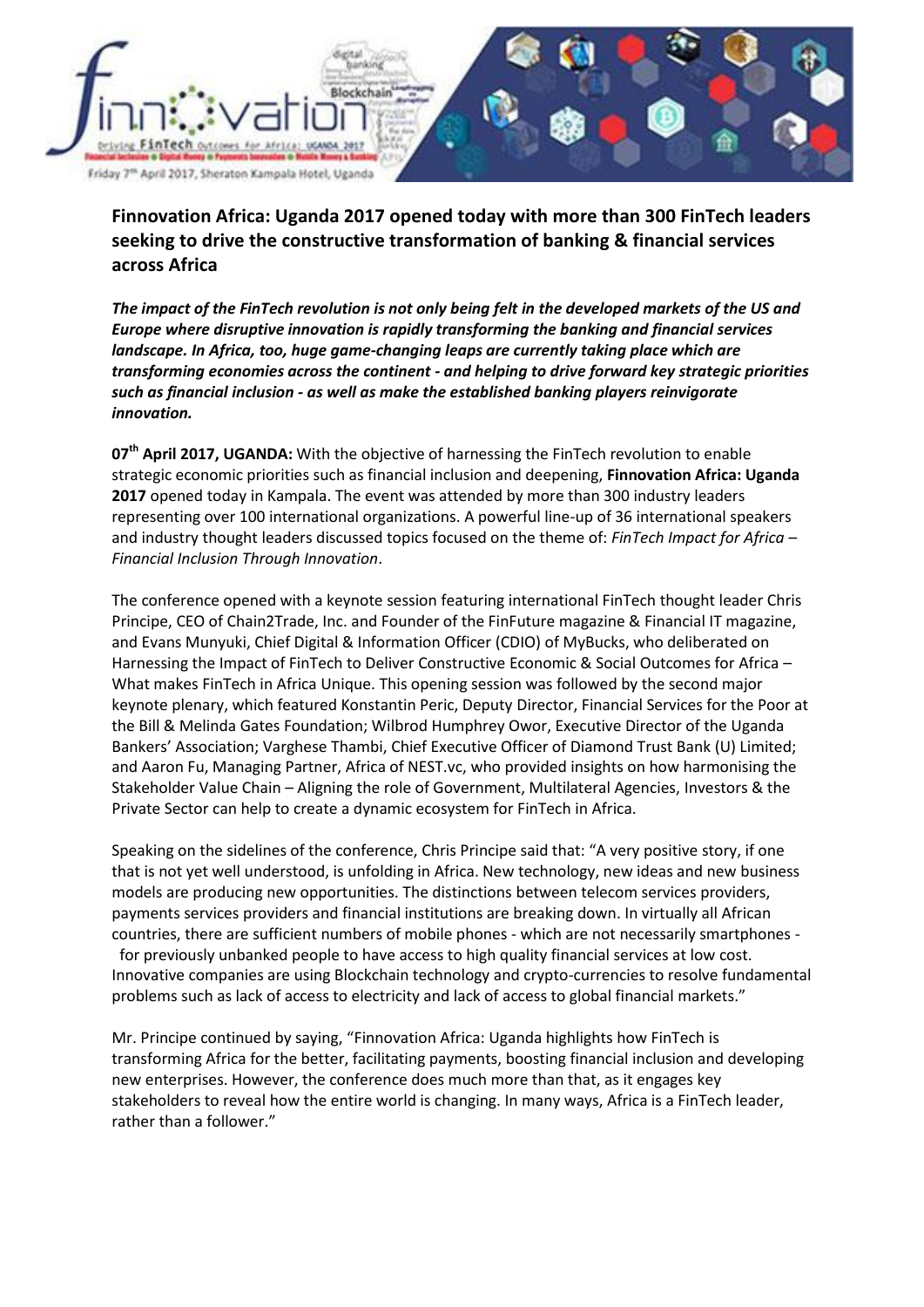

Finnovation Africa: Uganda also saw intense debate on whether FinTech is disrupting the existing architectures on the continent or is building an entirely new infrastructure that is leapfrogging the established business models to make financial services more relevant, affordable and accessible across the continent. Katherine Liew, Head of Digital Disruption of Barclays Africa Group Limited; Barbara Birungi, Co-Founder of Hive Colab; Lelemba Phiri, Chief Marketing Officer of Zoona; Karibu Nyaggah, Founder & Managing Partner of Caytree Partners; and Peter Kawumi, Innovations Specialist of FSDU, led this dynamic session.

Speaking to media present at the conference, Wilbrod Humphrey Owor, Executive Director of the Uganda Bankers' Association, said that: "The banking industry across Africa is being transformed as a result of new financial technology and disruptive innovation. FinTech players have the ability to accelerate the digital transformation of financial services and, in turn, spur the banking institutions to rapidly ramp up their own innovative approaches to meet the financial needs of under-served markets across the continent. Banks are now harnessing technology to meet market needs and are also collaborating with FinTechs to help them connect with under-served consumers, improve financial inclusion and provide a platform to scale much faster. Banking in Africa is at an exciting juncture and further developing a pool of talented professionals working in banking and technology will be key to the future of banking and finance in Africa. Finnovation Africa: Uganda 2017 has brought together the established industry players with the pioneers involved in facilitating and delivering financial services."

One of the most innovative features of Finnovation Africa: Uganda 2017 was The Wolves' Den session, which provided a platform for an innovative mix of 4 FinTech start-ups and trail-blazers to real-time test the positive impact of their solutions against a seasoned panel of FinTech experts – who provided their feedback on the potential transformative impact of their business models. Evans Munyuki, Chief Digital & Information Officer (CDIO) of MyBucks; Aaron Fu, Managing Partner, Africa of NEST.vc; and Nyasinga Onyancha, CEO & Co-Founder of SimbaPay participated in this session as three expert "Wolves" who asked the tough questions and provided the illuminating insights during the Wolves' Den session while Chris Principe moderated the session. Peter Kakaire, Director Operations of Enhancesys; Otim Gerald, Founder & COO of Ensibuuko Ltd; Stefan Trifunovic, Founder of Poketi (Infosis); and Cavin Mugarura, Technical Lead / Founder of Blue Node Media delivered pitches showcasing their business models to the judging panel and audience.

Another major highlight of the event was a panel discussion on how FinTech can help bring banking and financial services to the under-banked in Africa. The panelists comprised Olumuyiwa Asagba, Chief Executive Officer of Interswitch East Africa (Uganda) Limited; Wayne Hennessy-Barrett, CEO of 4G Capital; Benedikt Kramer, Co-Founder & CEO of awamo GmbH; Agata Szydlowska, Head of Financial Inclusion & Credit Bureau Awareness of Creditinfo Group; Rashmi Pillai, Digital Financial Services Specialist of CGAP, World Bank; and Ronald Rwakigumba, Agri-Fin Mobile Uganda Country Coordinator of Mercy Corps; and the session was chaired by Edwin Mucai, Head: Corporate and Investment Banking of Stanbic Bank Uganda.

Speaking at the event, Varghese Thambi, Chief Executive Officer of the Diamond Trust Bank (U) Limited, said that: "Sub-Saharan Africa remains one of the most under-banked regions in the world, which presents a major opportunity for both the major banks and the emerging FinTech players. The application of innovative financial technology is moving beyond simply disrupting the existing frameworks on the continent, as the leading financial services players develop their own innovative